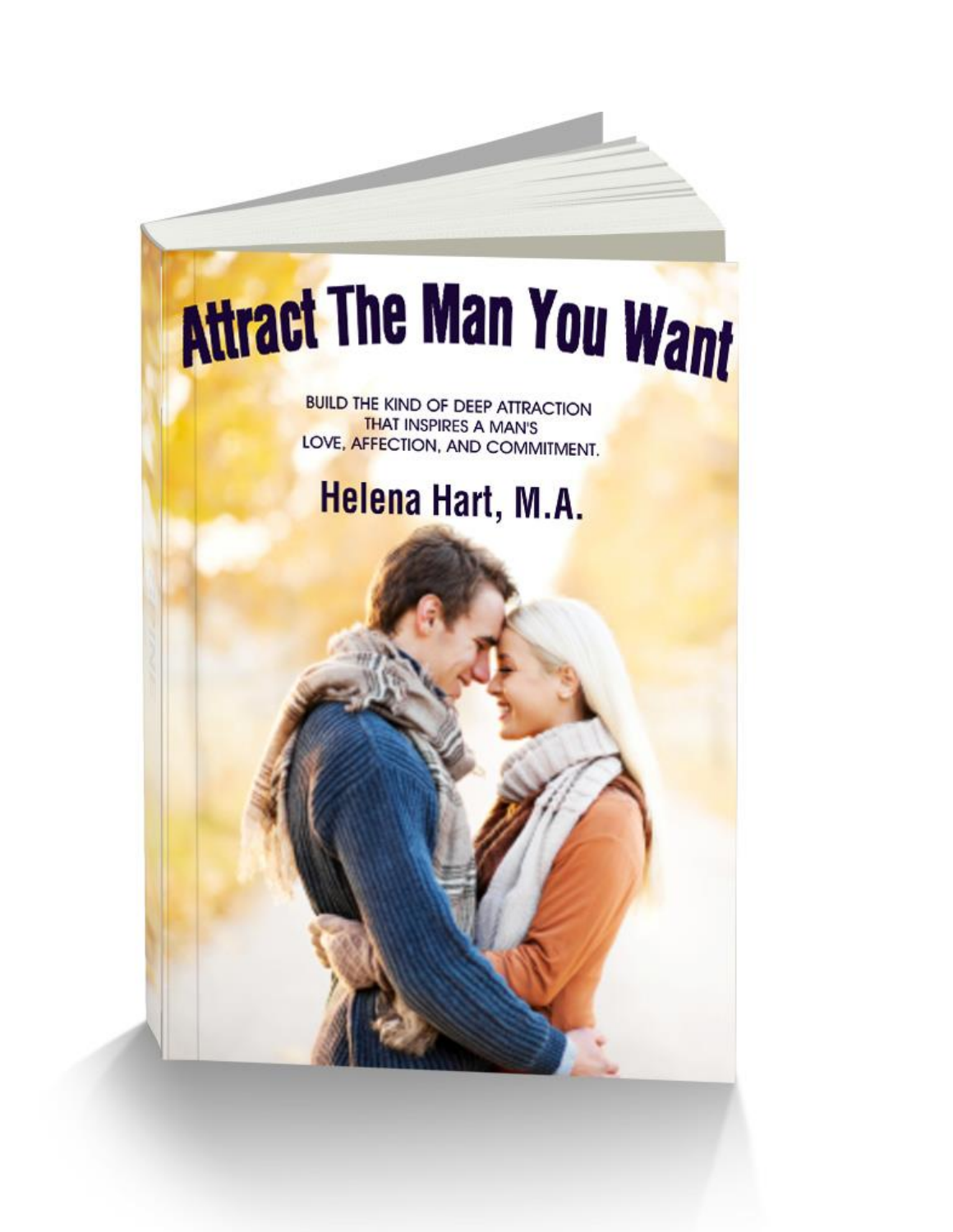## *Attract The Man You Want*



Hi, this is Helena, and I'm so happy you found me. I'm here to help you attract the right kind of man into your life – whether it's the man you're interested in, the man you're already with, or someone you're about to meet.

As a Certified Life and Relationship Coach with a master's degree in Psychology – and a Master Coach Teacher for Rori Raye – I understand the challenges of balancing the masculine energies I use in work with the feminine energies necessary for success in dating and relationships. Many years ago, before I turned my own love life around, I was investing all of my time and energy into one unavailable man after another – *in what always turned out to be one dead-end relationship after another.*

Before I turned everything around, I wasn't interested in the men who wanted to give me everything I dreamed of – love, affection, loyalty, and commitment – while men I REALLY wanted never took the relationship to the next level and always left me heartbroken – and even MORE hopeless and distrustful of men. I had to uncover my relationship patterns and deep fear of intimacy in order to figure out what I was doing that was blocking love and great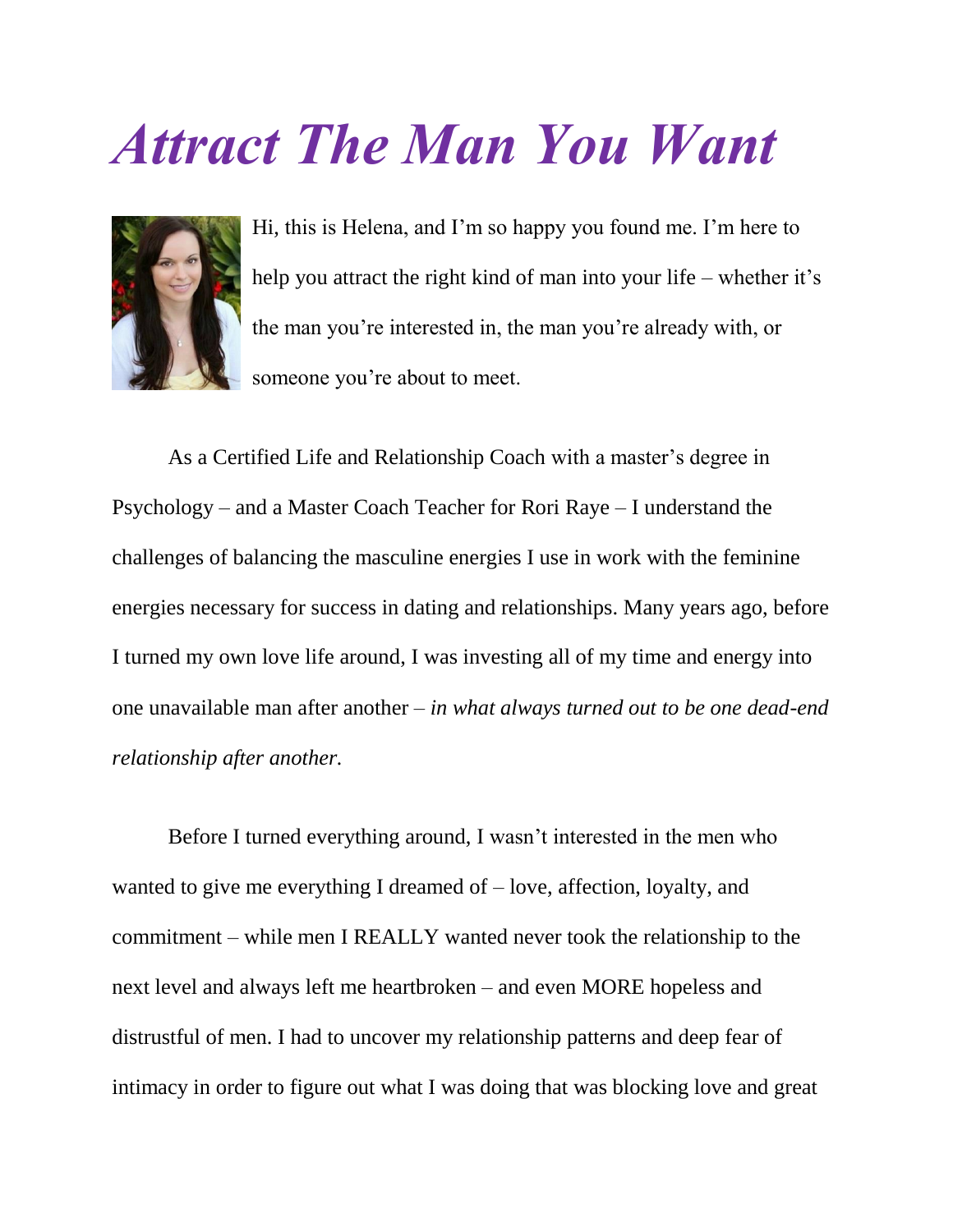men from coming towards me. When I did this I was able to heal myself and turn things around very quickly – and in a way that was actually fun!

Once I started using the same tools I'll be teaching you, I was able to go from feeling anxious and insecure in relationships – and totally hopeless when it came to love – to feeling completely relaxed, confident, and secure. I started attracting all kinds of amazing men who were willing and able to have the kind of REAL relationship I was looking for! I was surprised to find that I simply became bored with the men who couldn't step up and "do the job" in a relationship – the very same men I'd been pining after before! I began attracting – AND being attracted to – the type of men who would do anything to be with me and move the relationship forward all on their own.

Love is all around us – and even though we say we'd give anything to have it – most of us are constantly and unconsciously pushing it away. No matter how much we think we know about men and relationships, *we're all held back in love by our past training.* We all have specific "systems" in place that chain us to our old patterns and old results. I want to help you take away all the things that are blocking love from coming towards you, and then give you the tools that will magnetize men to you and make it so they can't get enough of you!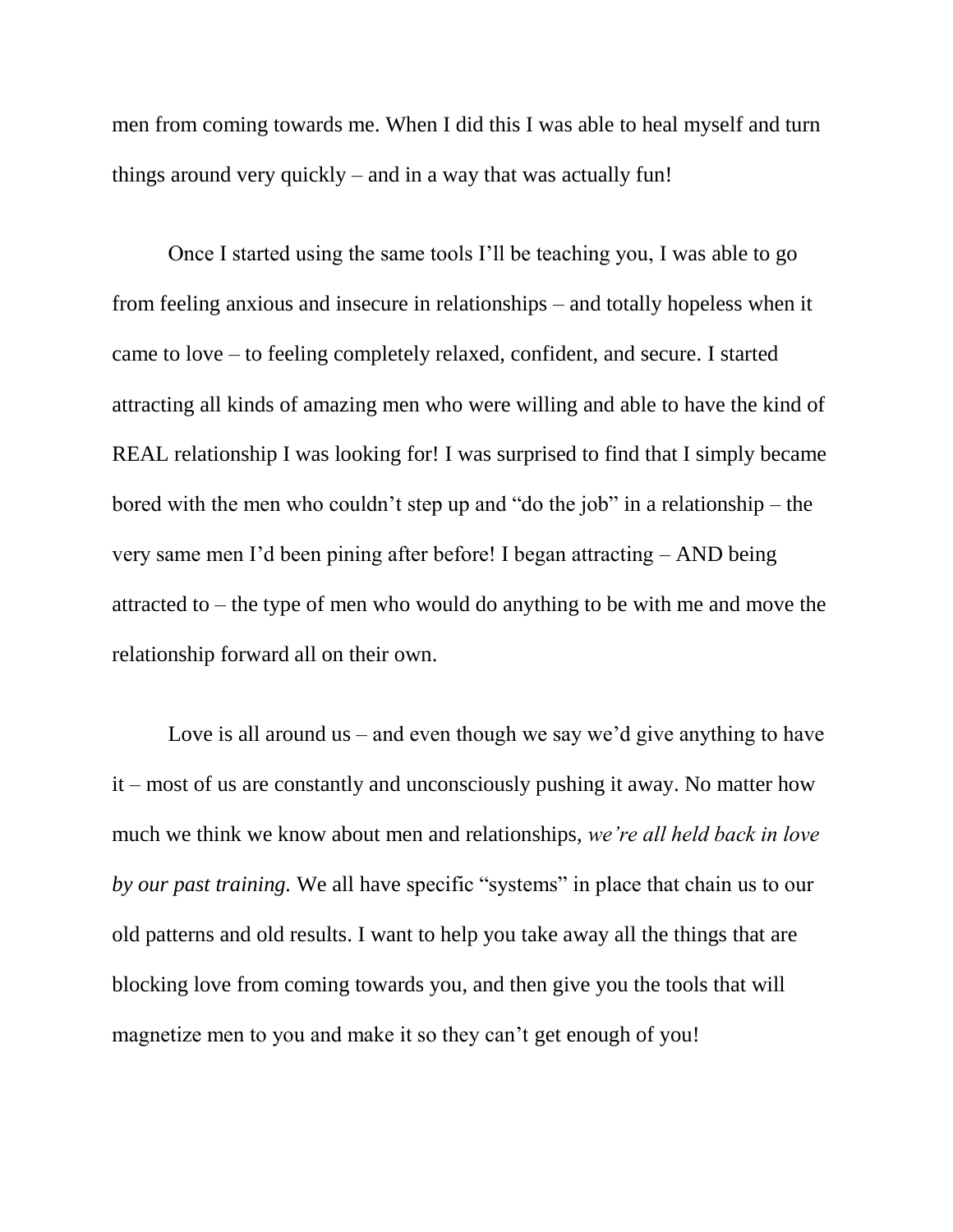What many women don't realize is, the lengths to which a man is going to go for you depends on *how much ATTRACTION he feels for you.* For a man, even deeper things like emotional connection and intimacy depend on the level of attraction he feels for a woman – and this isn't the kind of attraction that's based on physical appearance. As everyone knows (and I'm sure you've experienced), *physical attraction will only get you so far with a man.* Your looks may be what first gets a man's attention, but it's NOT what ultimately inspires his love, attention, affection, devotion, and commitment. The kind of deep attraction I'm talking about has to do with your *energy and vibe.* It has to do with *uncovering who you really are –* that's what's going to attract the right man for you.

One of the best ways to attract the man you want – or the man you're already with – is to make sure you're in your *feminine energy* when you're with him. That's why understanding the difference between masculine and feminine energy is crucial. Masculine energy is all about doing, thinking, planning, scheduling, and making decisions. Believe it or not, giving and nurturing are also masculine traits – they're about DOING. Most women today are working – they have careers or their own businesses, and they also may be raising kids. You're likely juggling a lot in your life, and in order to do that you have to use your masculine energy – and that's not a bad thing! Being in your masculine energy is fantastic any time you need to figure something out or get something done.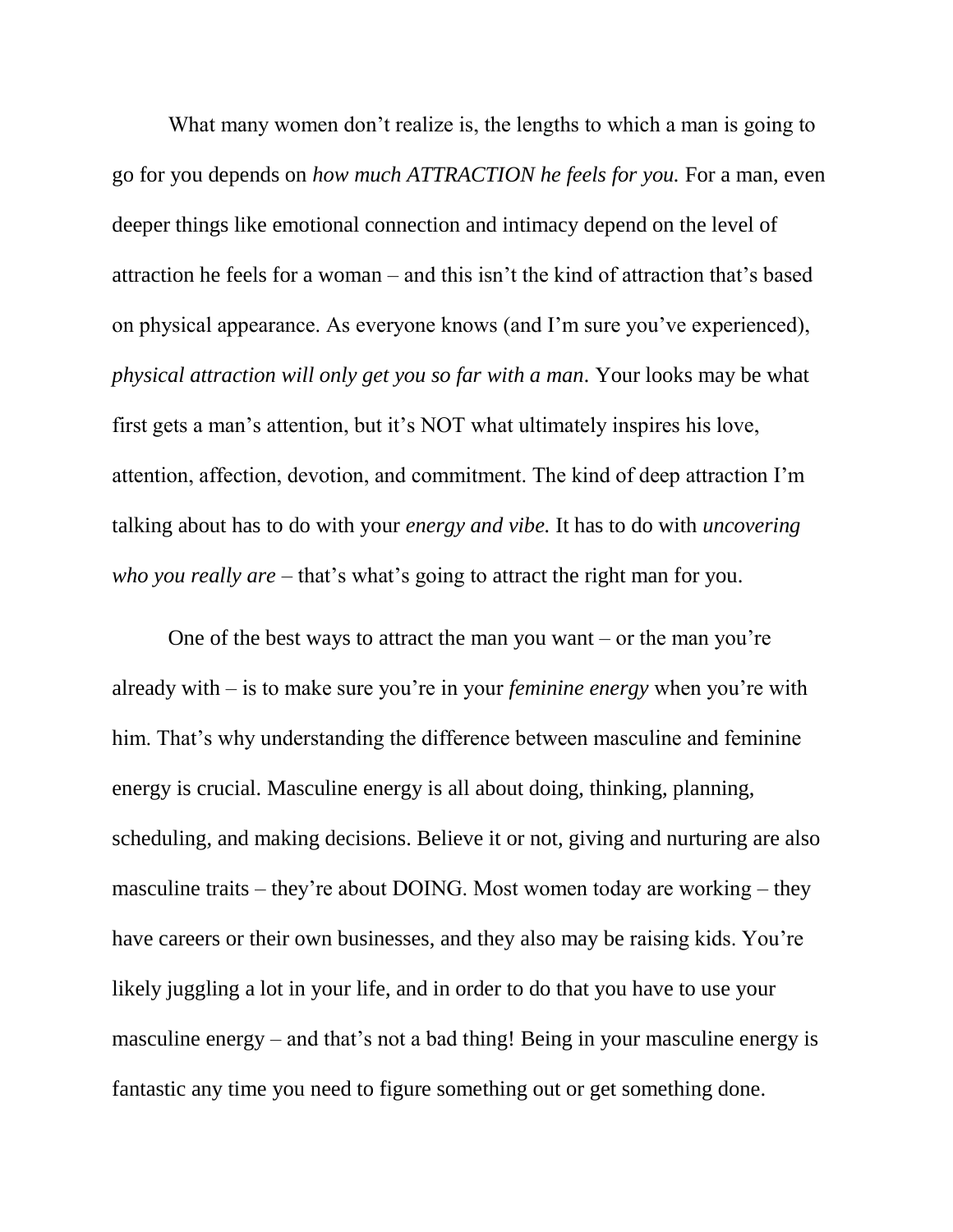The problem happens when women use their masculine energy to *try to make something happen in dating and relationships* – or they're unable to decipher whether they're communicating from their masculine or feminine energy. Feminine energy is all about being, receiving, allowing, experiencing, and expressing. This work is NOT about squashing down your masculine energy – it's actually about *ramping up both* your masculine and feminine energies*.* You want to use your masculine energy in work and in your own life, and be in your feminine energy when you're with a man.

Most relationships or dating situations start out with the man feeling a strong attraction to the woman. But when a woman doesn't understand what's *really* attractive to men, she tends to give to men what's most important to HER. For example, when a woman gets sick, she might like it when someone takes care of her – but her man might like to be left alone when he's not feeling well. So if she's sick and he leaves her alone, he thinks he's giving her the space that HE would want – but she may be left feeling uncared for. Or, when he's sick, she might be doting on him because that's what SHE would want – but that might come across as smothering to him and end up pushing him away in that moment.

She may think she's being great partner and highly attractive when she does things like this – and then she feels confused, angry, or resentful when she doesn't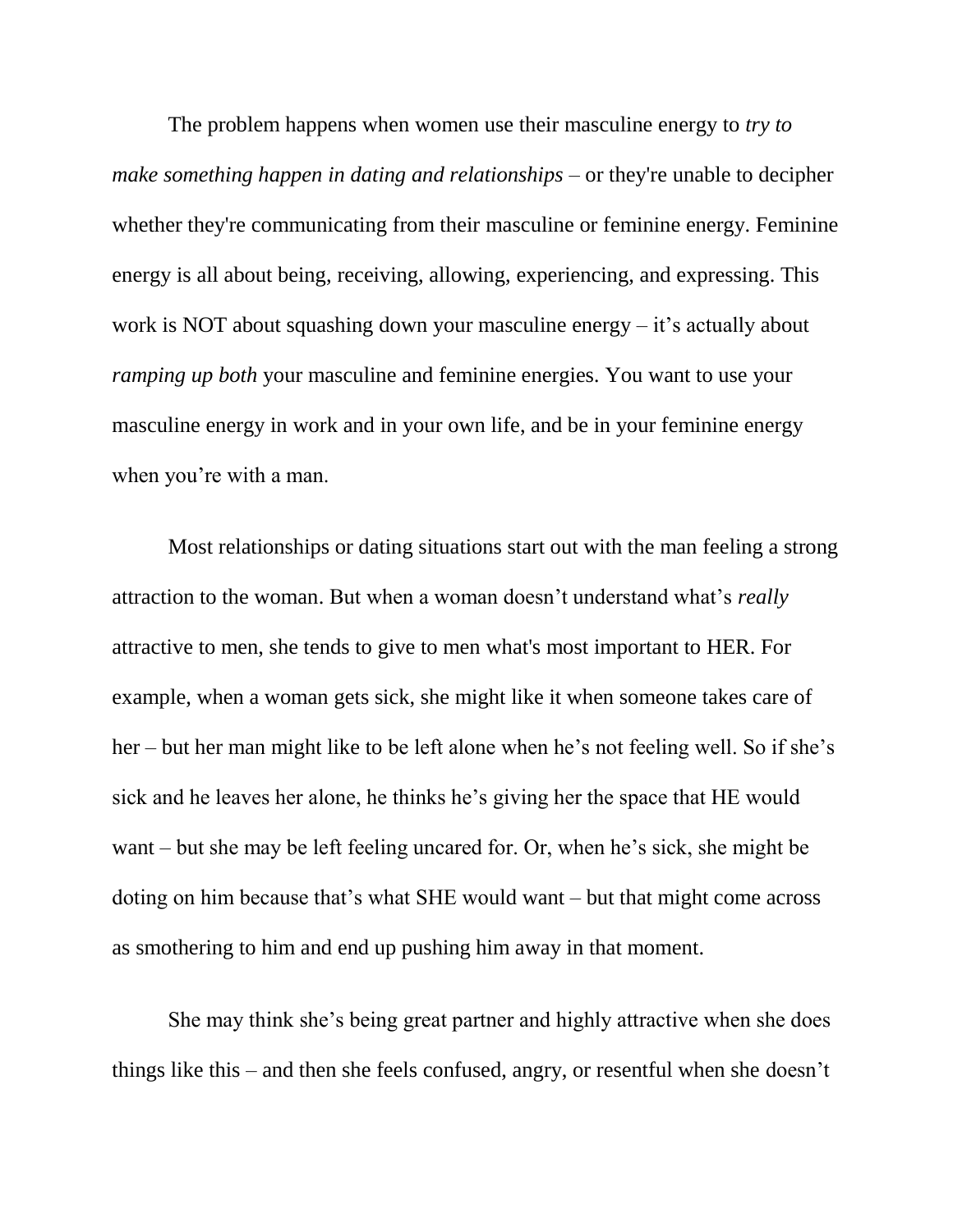get the response she was hoping for. I see this happen over and over again in my clients, and I was doing this myself before I turned my love life around. Without the understanding of the way this kind of deep attraction works, many women say or do things that they THINK are going to attract a man – *but it ends up making them LESS attractive and pushes him away!*

Some of these things are so ingrained in us and we give to men what WE would like – and then we wonder why we don't get the response we were hoping for. That's the challenge of dating and relationships, and it's the benefit as well – because when understand more about how attraction works, you can also feel how much men adore you and want to be there for you – rather than misinterpreting their behaviors as though you're not important to them. Once you learn a new way to be around men, it WILL transform your love life – and the way you relate to all men in general. This isn't about strategy or manipulation, it's really the way we were set up to be. Learning about your feminine energy and how to use it to be the most attractive version of yourself is VERY powerful.

Another thing that can hold us back in love is that we all walk around with our experiences – which can sometimes include a lot of negative thoughts and beliefs about men. These negative thoughts and beliefs can be held in both our conscious and unconscious mind – and they often stem from how we were raised,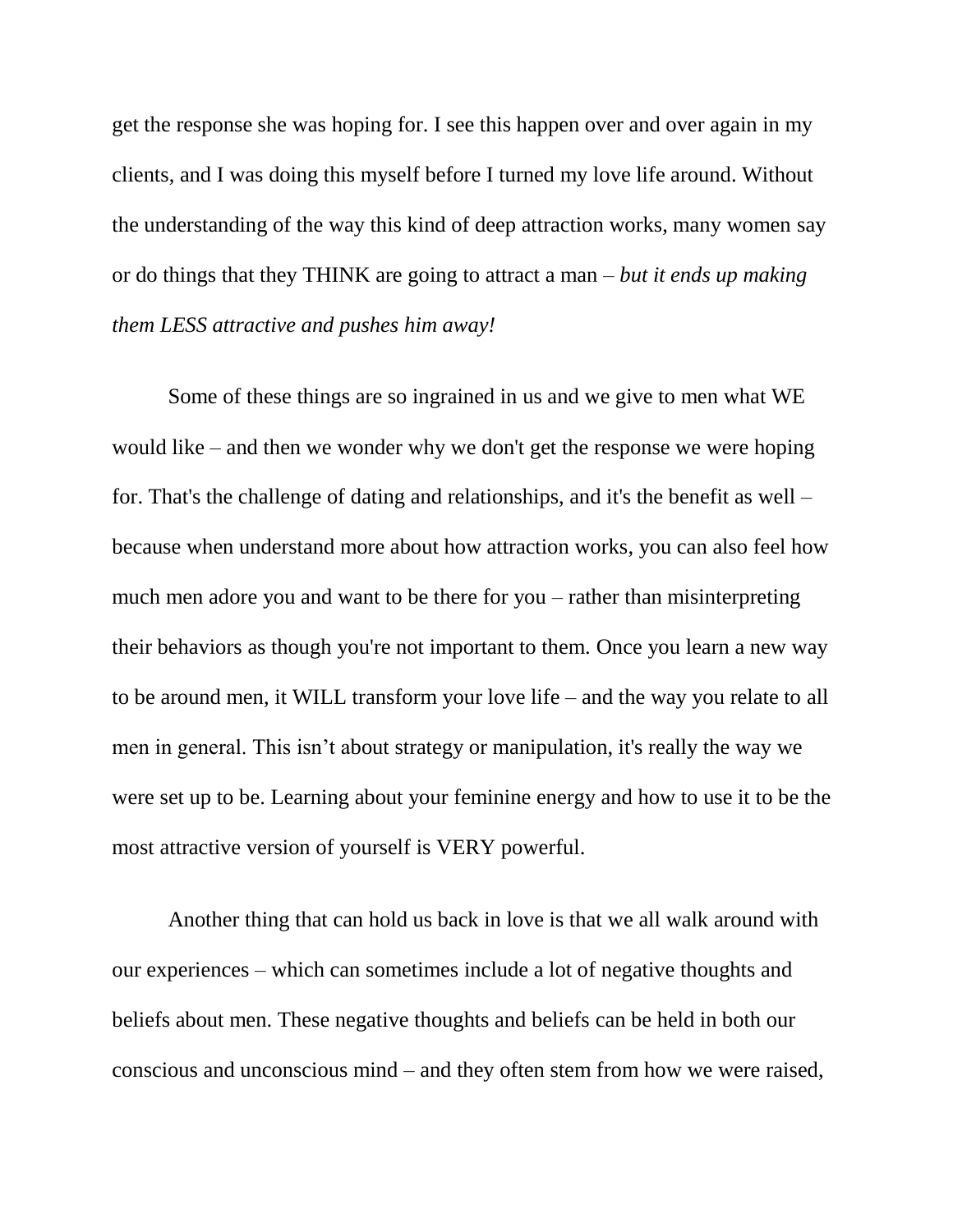or from experiences we've had that have brought us to this point. When we walk around with those negative beliefs, we don't have our *full self* present – and we're often pushing men away without even realizing it. If you're irritated, frustrated, hurt, or angry with your man (or with all men in general), you may not feel like making a change in yourself. But if you can get out from under that, you have the possibility of re-attracting your man, reconnecting your relationship, or drawing in an amazing new man you never thought you could meet! When you start to make these small shifts, the response that you'll get will be HUGE!

For the purposes of this book, when I use the word "relationship" I'm referring to any man who's right in front of you in that moment. If a man is standing in front of you, in that moment you're *relating* to him. This could be the man you've been with for years, the man you just started dating, a male friend, or a man you're just meeting for the first time. These tools work wonders if you're in a relationship as well as if you're single – in fact, if you can get these down BEFORE you get into a relationship, that's going to give you a major advantage because you can start building attraction with a man *from first the moment you meet him* (rather than having to "undo" the damage that's already been done). That's why it's important to practice these tools with every man you come into contact with, even if you're not attracted to him. This will help you "build that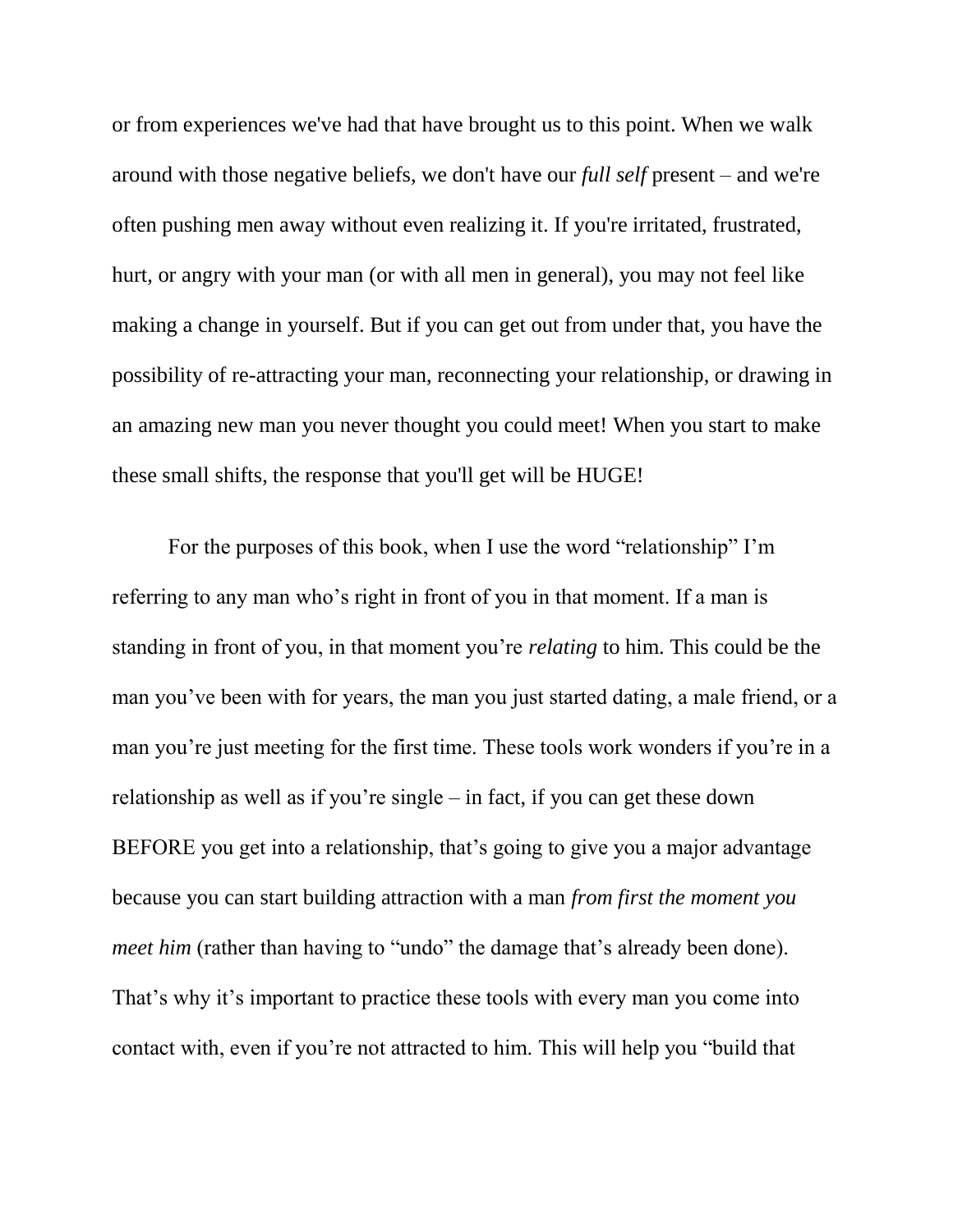muscle" and make it much easier to build attraction and connect with a man when you're with someone you ARE interested in!

## *Attraction Killers Vs. Attraction Builders:*

Attraction Killers are things women often don't realize they're doing – but they end up pushing love and great men away by decreasing a man's attraction to you – and they can be very damaging to a relationship. The damage may happen slowly over a period of time, *and it causes a man to pull away.* We do these things out of habit or out of lack of information – or sometimes our parents modeled it for us and we learned it that way.

Attraction Builders magnetize men to you and make it so they can't get enough of you – and they help you *build intimacy* with a man every moment you're with him. If you're in a relationship, they allow you to safely connect with each other in a way that *brings him closer.* They help you end reoccurring conflict so that you can stop repeating old destructive relationship patterns and finally move ahead toward the life you want together. Attraction Builders help you work WITH each other's differences (rather than against them) so that both of you can be yourself with each other and live an authentic life together – so that you don't need to change or manipulate a man in order to get what you want in your love life.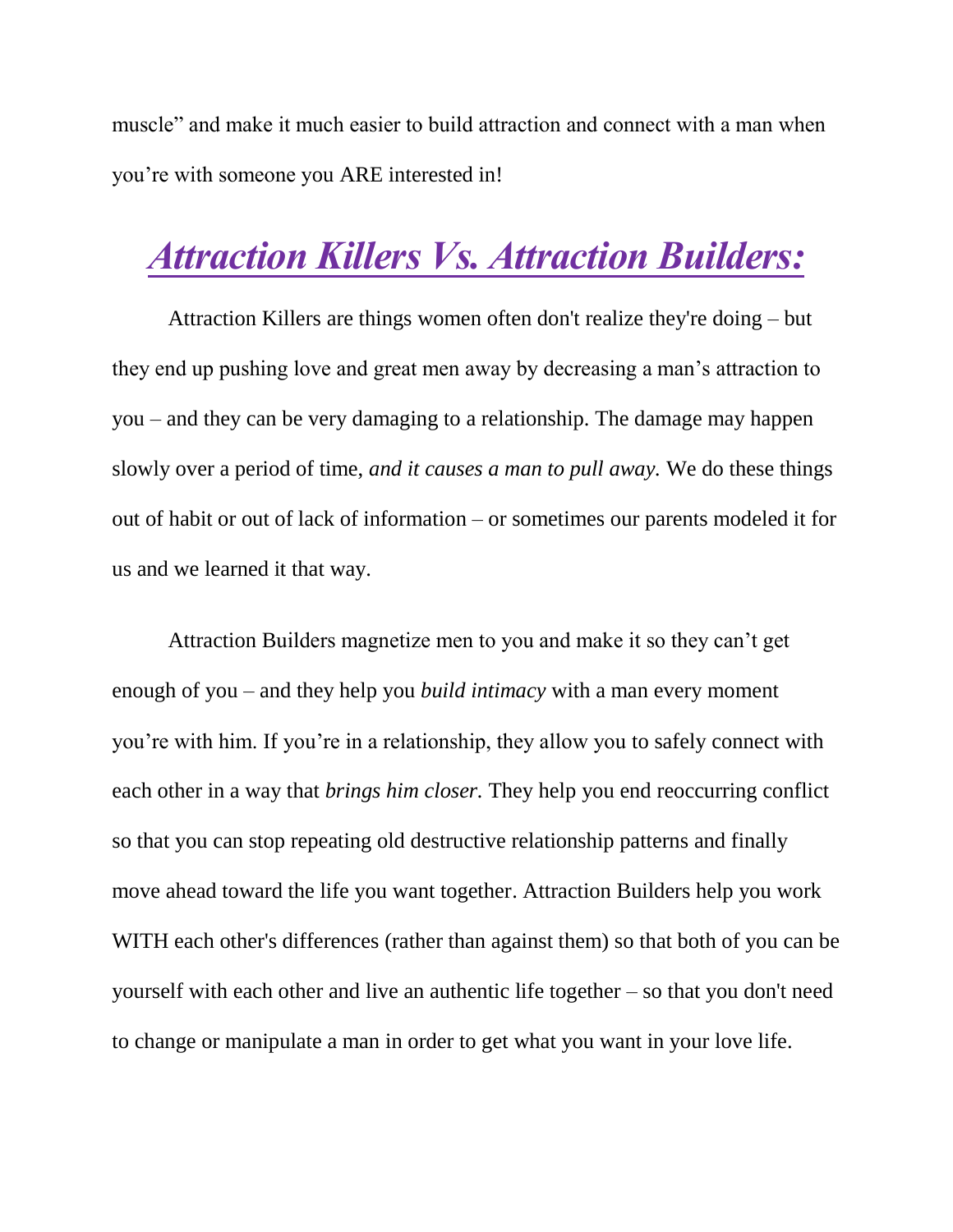*["Attract The Man You Want"](http://helenahartcoaching.com/attract-the-man-you-want-ebook/)* is a 79-page eBook PLUS over 90 minutes of audio recordings that describe the 15 biggest Attraction Killers and Attraction Builders in detail. You'll learn EXACTLY what it is you're doing that's pushing men away – and the specific steps to take to turn it around and become completely irresistible! *"Attract The Man You Want"* will show you how to captivate a man, connect with his heart, and build the kind of deep attraction that inspires his love, affection, and commitment.

## *"Attract The Man You Want" Will Teach You…*

**♥** The Dynamics Of Attraction And What Makes A Man Fall In Love

**♥** How To Uncover Your Inner "Man-Magnet" To Attract High Quality Men (Or *Get MORE Love* From The Man You're Already With)

**♥** Specific, Step-By-Step Tools That Will *Shift Your Vibe* And Make A Man ADDICTED To You

**♥** How To Dramatically Increase Your Value In A Man's Eyes

**♥** What To Do When A Man Withdraws To Get Him Moving *Towards You* Again

**♥** How To Connect With A Man's Heart And *Build Intimacy* Every Moment You're With Him

**♥** How To Create A *Sense Of Safety* With A Man So He WANTS To Open Up To You